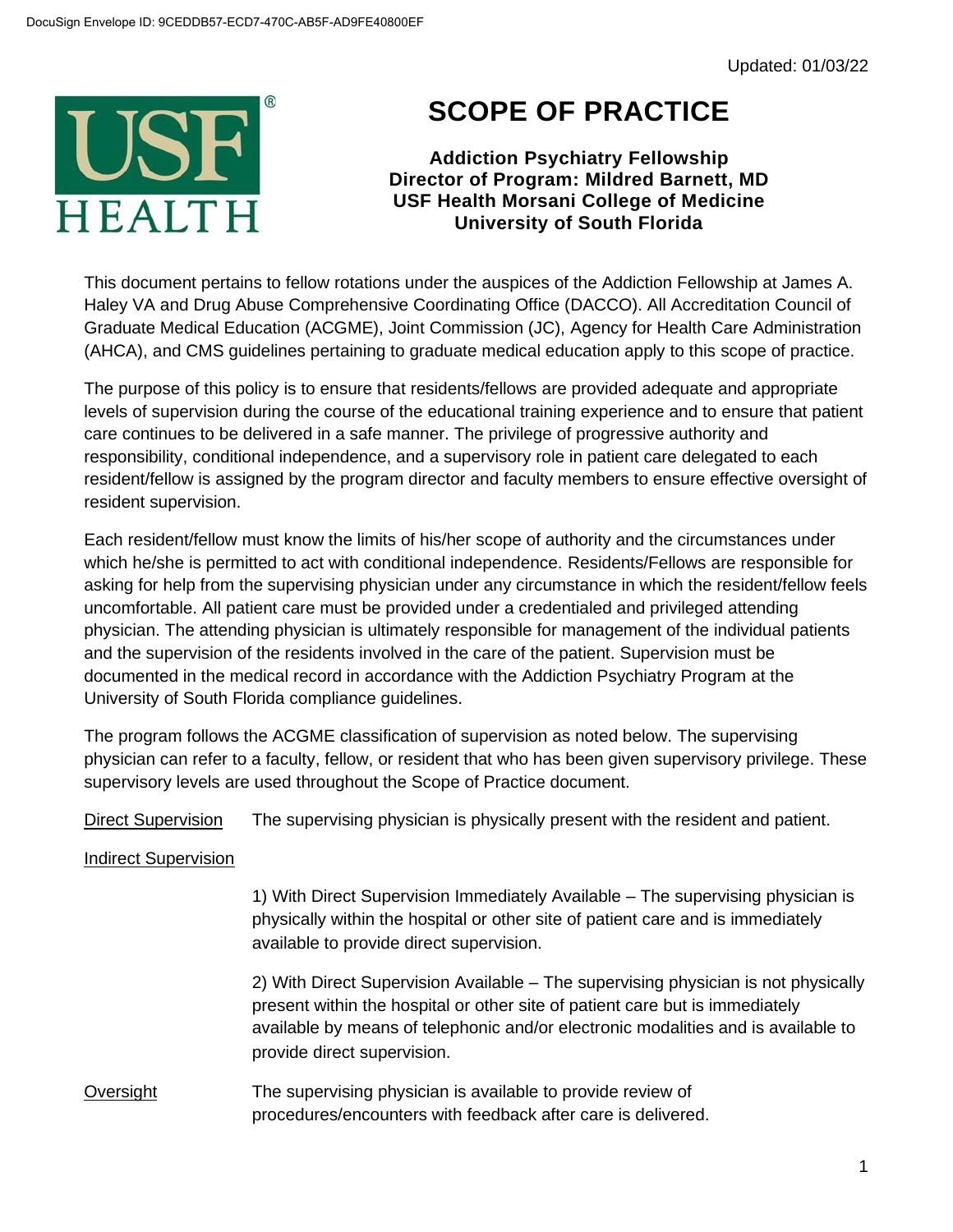The residency/fellowship program has a curriculum for providing knowledge and performance competence for all of the residents/fellows. The program schedule is also set up so residents/fellows are assigned to a rotation only once they are deemed ready for the responsibilities of said rotation. The decisions about competence are made by the program's clinical competency committee to ensure a successful transition and preparation for independent practice. All residents need to maintain current ACLS and BLS training.

|                        | <b>Supervising</b><br><b>Physician</b><br>present<br>(Direct) | <b>Supervising</b><br>Physician in<br>hospital and<br>available for<br>consultation<br>(Indirect but<br>direct<br>supervision<br>immediately<br>available) | <b>Supervising</b><br><b>Physician out</b><br>of hospital<br>but available<br>by phone or<br>can come in<br>(Indirect but<br>direct<br>supervision<br>available) | The trainee<br>may<br>perform the<br>procedure<br>without<br>supervising<br>Attending/<br>resident<br>(oversight) |                                                                                        |  |  |  |
|------------------------|---------------------------------------------------------------|------------------------------------------------------------------------------------------------------------------------------------------------------------|------------------------------------------------------------------------------------------------------------------------------------------------------------------|-------------------------------------------------------------------------------------------------------------------|----------------------------------------------------------------------------------------|--|--|--|
| Designated<br>Levels   | 1                                                             | $\overline{2}$                                                                                                                                             | 3                                                                                                                                                                | 4                                                                                                                 | See below for level of supervision required<br>for each procedure and year of training |  |  |  |
| <b>CORE PROCEDURES</b> |                                                               |                                                                                                                                                            | <b>PGY-5</b>                                                                                                                                                     |                                                                                                                   |                                                                                        |  |  |  |
|                        |                                                               | Perform patient care and procedures in outpatient setting                                                                                                  | $\overline{2}$                                                                                                                                                   |                                                                                                                   |                                                                                        |  |  |  |
|                        |                                                               | Admit patients and complete inpatient H&P for general ward service                                                                                         | $\mathbf{3}$                                                                                                                                                     |                                                                                                                   |                                                                                        |  |  |  |
|                        |                                                               | Treat and manage common medical conditions                                                                                                                 | 3                                                                                                                                                                |                                                                                                                   |                                                                                        |  |  |  |
|                        |                                                               | Make referrals and request consultations                                                                                                                   | $\overline{4}$                                                                                                                                                   |                                                                                                                   |                                                                                        |  |  |  |
|                        |                                                               | Provide consultations within the scope of his/her privileges                                                                                               | 3                                                                                                                                                                |                                                                                                                   |                                                                                        |  |  |  |
|                        |                                                               | Render any care in a life-threatening emergency                                                                                                            | 3                                                                                                                                                                |                                                                                                                   |                                                                                        |  |  |  |
|                        | participating in psychiatry service.                          | Teach junior levels of residents in psychiatry and students                                                                                                | $\overline{4}$                                                                                                                                                   |                                                                                                                   |                                                                                        |  |  |  |
|                        | Perform individual psychotherapy.                             |                                                                                                                                                            | 3                                                                                                                                                                |                                                                                                                   |                                                                                        |  |  |  |
|                        | physician is appointed or invited.                            | Participate in committees and councils to which the resident                                                                                               | 3                                                                                                                                                                |                                                                                                                   |                                                                                        |  |  |  |
|                        | Order restraint and seclusions.                               |                                                                                                                                                            | 3                                                                                                                                                                |                                                                                                                   |                                                                                        |  |  |  |